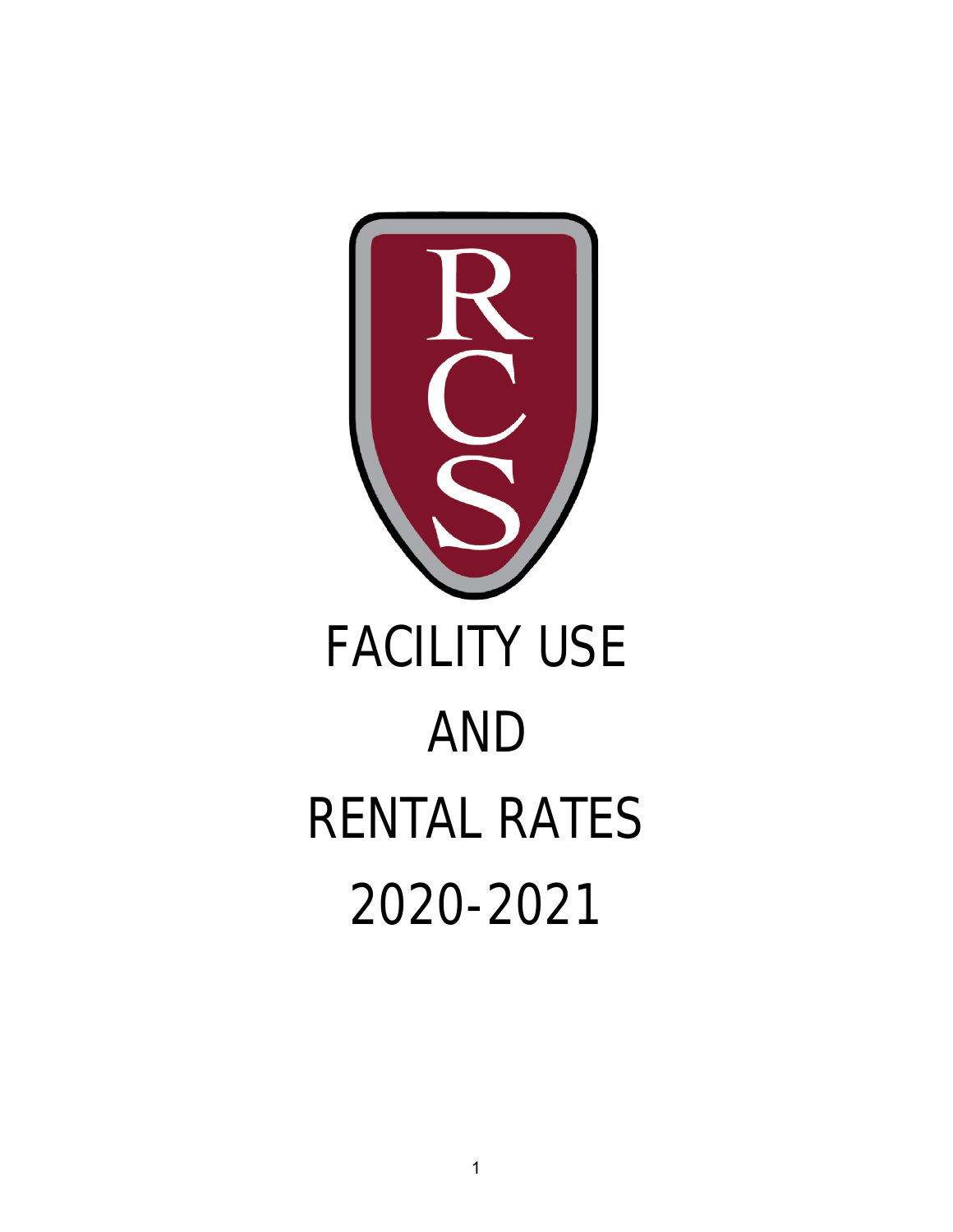

# **POLICY FOR USE OF SCHOOL FACILITIES**

**The Board of Education recognizes that district facilities belong to the school community. Therefore, it is the policy of the Board to encourage the use of the facilities by established local groups and organizations whose purpose and objectives contribute to the school program or the community.**

**The Board also recognizes that the primary purpose of the district's facilities is to implement the instructional program of the District. The Board further recognizes that there are costs involved in non-school use of facilities and that charges should be made so that taxpayer funds are not used in support of nonschool activities.**

**The Superintendent/Designee shall develop a fee schedule and regulations governing the use and rental of district facilities to protect the regular instructional program, those who use the facilities, and the taxpayers who have provided the facilities. These regulations shall define those groups permitted to use district facilities as well as the specific limitations and prohibited activities in school facilities. No person or organization shall be granted permission to use district facilities who has not agreed in writing to be bound by the regulations of the District.**

**In case of disaster or emergencies in the area of this School District or in nearby areas, the Superintendent may open district facilities and sites to assist civil authorities in the relief of human misery and the saving of life.**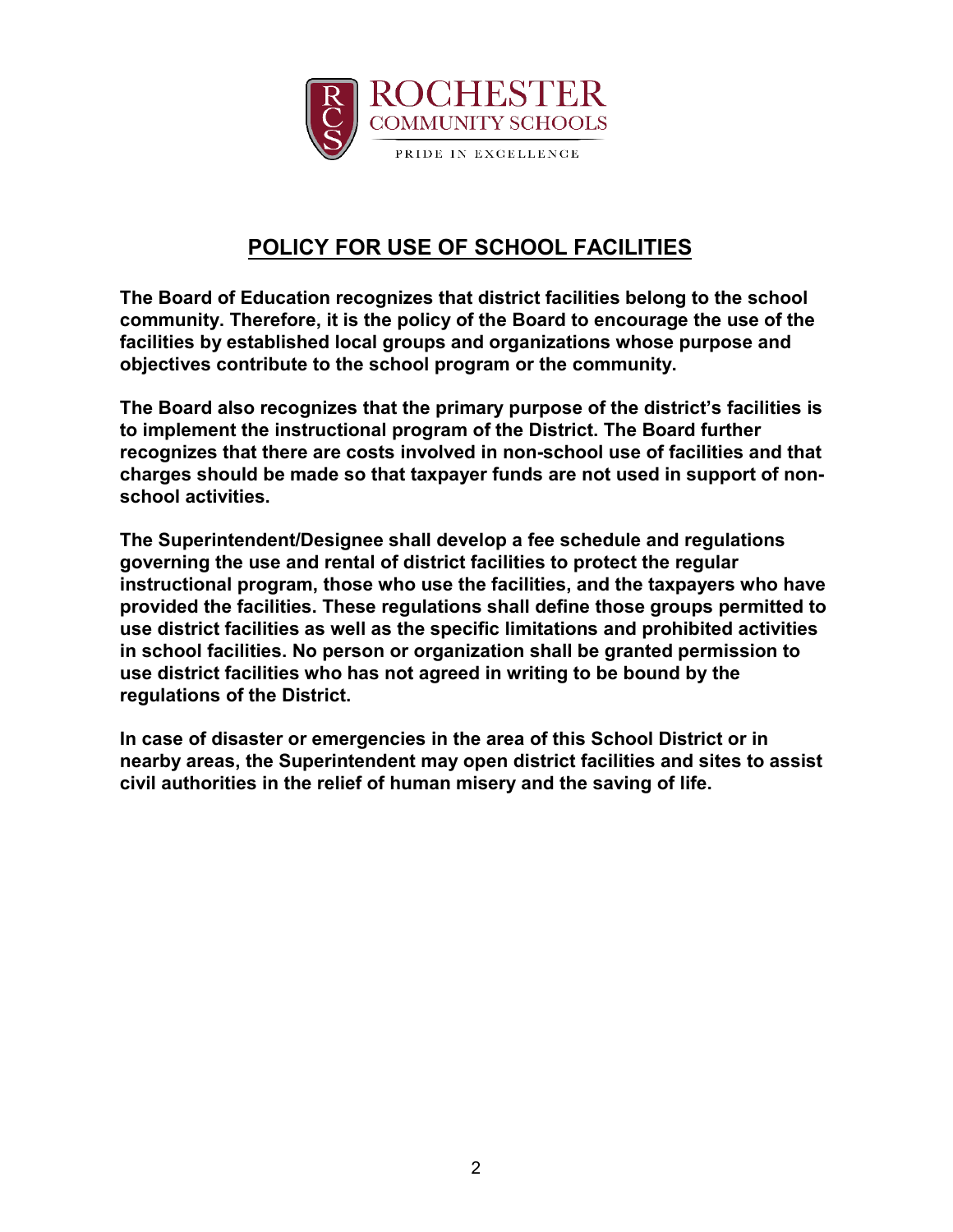## **FACILITY USE**

The following regulation governs the use and rental of school facilities, outdoor grounds and stadiums, and was developed in order to: protect the regular instructional program, those who use the facilities, and the taxpayer that has provided the facilities.

#### **I. GENERAL REGULATIONS**

The use of buildings will be approved only when an employee authorized by the school district staffs the building, an administrator is present, or permission was given by the Director of Facility Operations.

A facility/field reservation must be completed and approved for each event scheduled on all non-school days, or for after-school activities. This includes all athletic activities, enrichment programs, child care, employee use, rentals and events scheduled as part of the district or building calendar.

Requests for reservations must be made two weeks in advance.

Building access is not included with any field reservations.

The district has the right to deny or withdraw facility use privileges at any time. The responsibilities of users will be as follows:

- A. Noncompliance with Facility Use Regulations may cause loss of facility use privileges. All users of the school district's facilities agree to comply with all applicable laws and local ordinances as well as the following regulations:
	- 1. No alcoholic beverages or drugs are permitted in or around any school building or on any school district property.
	- 2. Smoking is not allowed in school building(s) or on school property at any time.
	- 3. Guns, weapons or guard dogs are not allowed in any school building or on any school property without prior written permission from the Superintendent/designee. (Governmental law enforcement officers are exempt, private security guards are not exempt.)
	- 4. Fire doors may not be blocked, and no one may tamper with any fire protection apparatus.
- B. To protect the community's investment, the District requires the following:
	- 1. Return furniture to original locations (chairs atop desks if found that way),
	- 2. Leave school writing on white/chalkboards undisturbed,
	- 3. Erase whiteboards if vacant sections are used,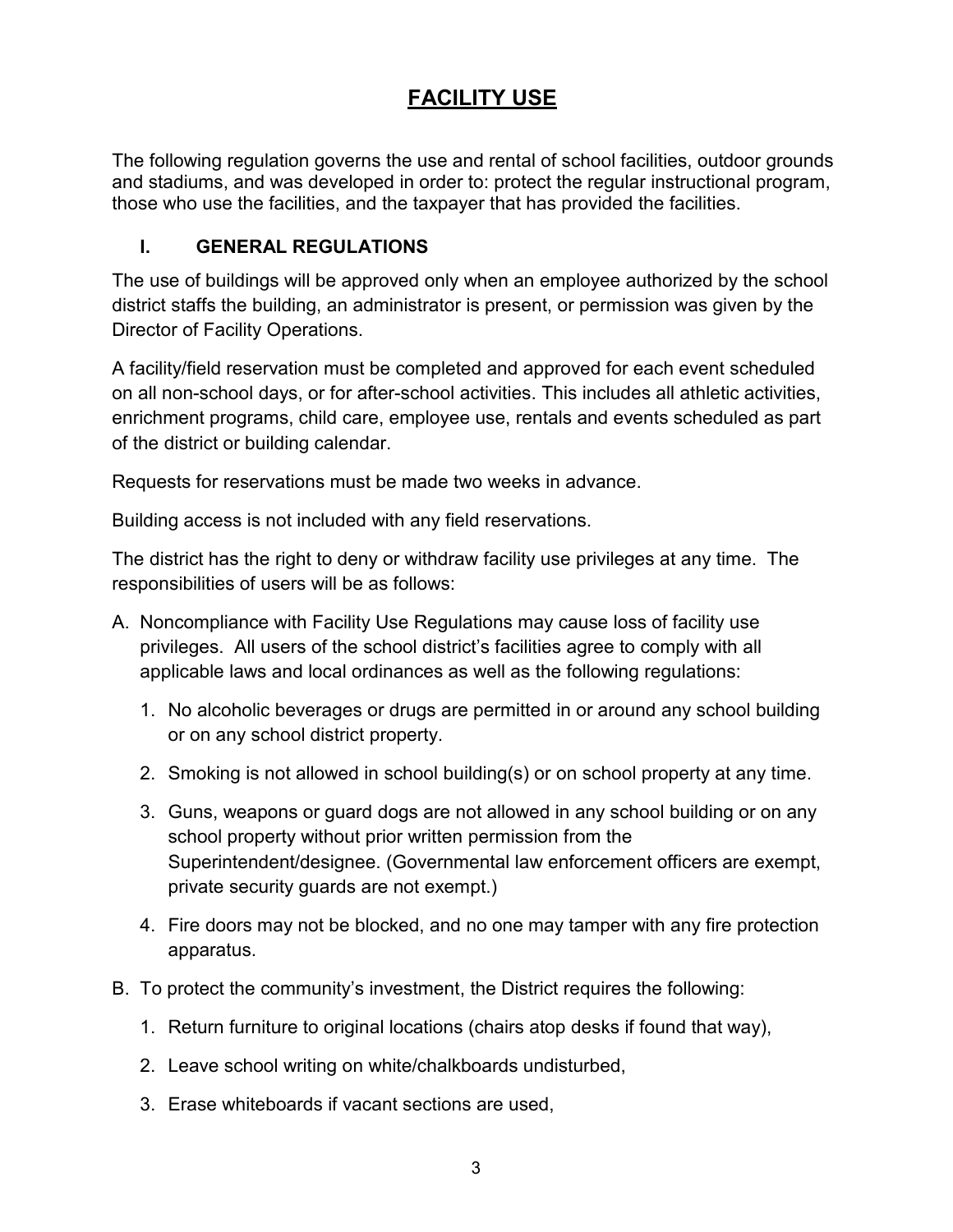- 4. Be respectful of a teacher's desk and materials,
- 5. Materials and equipment in the area should be left undamaged,
- 6. Clean up the area after use, including table tops and floors,
- 7. Close windows and turn off lights upon leaving,
- 8. Place all waste in the proper receptacle,
- 9. Park in designated school parking lots only. Please do not park on grass or in neighborhoods.
- C. If damage occurs, or equipment does not operate properly, it must be reported promptly to the custodian on duty. Users are held responsible for damages.
- D. The user is not to enter any area other than those identified in the contract.
- E. All individuals, groups, staff, professional organizations authorized to use school facilities for activities which are school related, shall be responsible for providing adequate supervision, and for complying with all of the District's rules and regulations.
- F. While residents, staff members and community groups shall be encouraged to use district facilities, no person may enter or remain in any school building or site except when engaged in an approved or scheduled activity, or when in attendance as a regularly enrolled student or staff member of the district. Further, no individual shall willfully or maliciously make or cause any noise or disturbance, or diversion in or near the facility.
- G. All activity must be confined to the room/area assigned.
- H. The user is not to use or operate any school equipment other than that specified in the contract.
- I. Groups are responsible for providing all supplies and materials necessary. This includes but is not limited to: volleyballs, basketballs, tennis equipment, baseball bases, art supplies, technology equipment, projectors, screens, copy machines, etc.
- J. In case of medical or other emergency situations, please notify the custodian on duty who will take a report of the incident.

ABM Services and the state of the SSC Services

Adams High School **Administration Center** Administration Center Baldwin Elementary **Elementary Hamlin Elementary** Brewster Elementary **Exercise Elementary Hampton Elementary** 

Deana Davis, (248) 404-0673 Charles Lynch, (248) 943-8766

Brooklands Elementary **Long Meadow Elementary** Delta Kelly Elementary **Meadow Brook Elementary**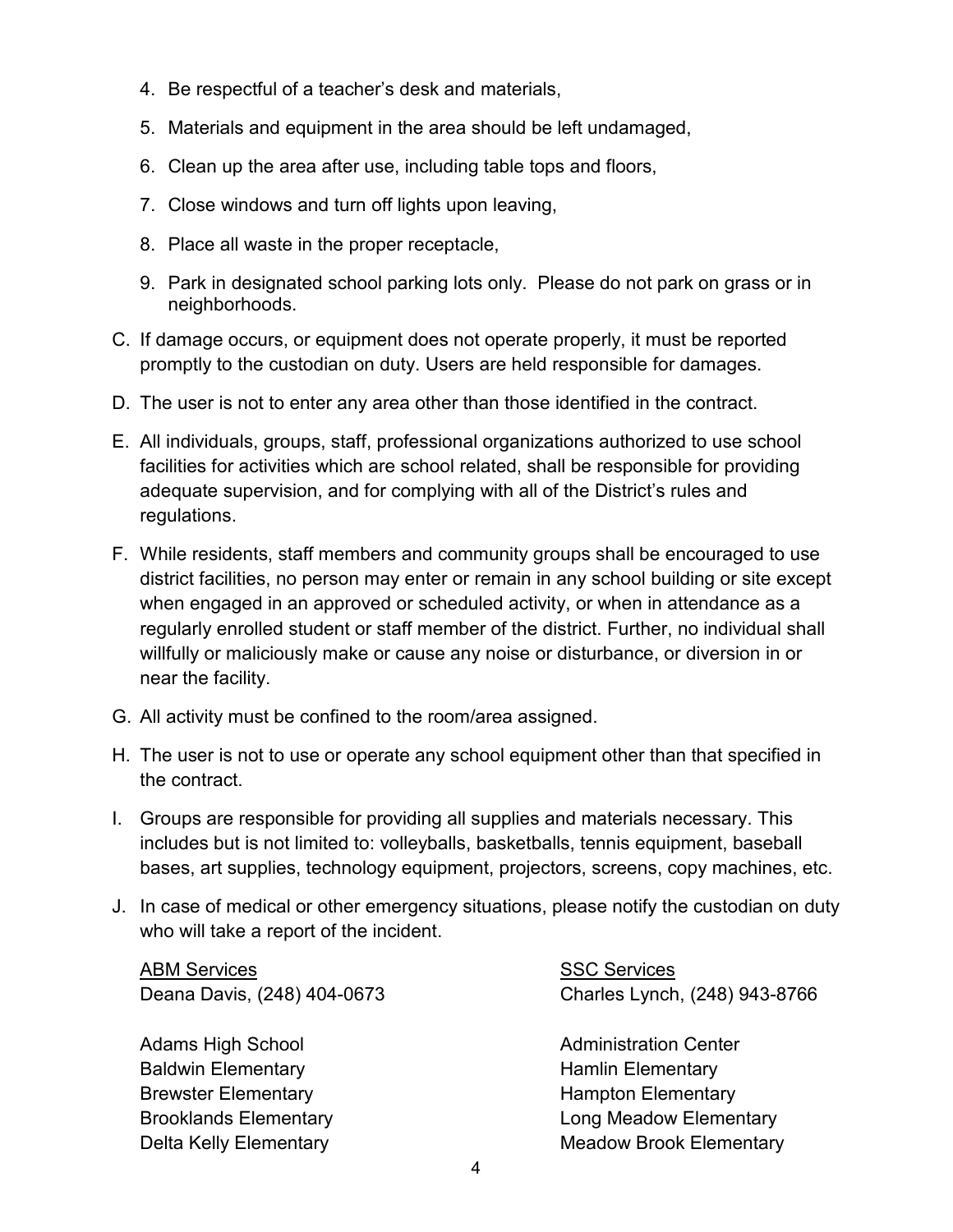Hart Middle School North Hill Elementary Hugger Elementary **Reuther Middle School** McGregor Elementary **Rochester High School** Stoney Creek High School West Middle School

Musson Elementary Nusson Elementary Schultz Campus (RACE/ATPS) Van Hoosen Middle School **Facilities Operation Ctr./Grounds** 

If you can't reach the respective custodian on duty the security phone number is (248) 789.2188.

K. Generally, reservations will be accepted until 10 PM.

### L. **Personnel Services**

- 1. Rental fees and personnel fees are charged to all users at the established rates for the given year. Rental fees are usually a per hour fee based on total time of the reservation. A minimum one hour rental is required for room or field rental. In addition, a two hour minimum personnel fee is charged per staff member assigned when any facility is used after normal business hours, Saturdays, Sundays, holidays, or when school is not in regular session. Rates are subject to change without notice.
- 2. Upon approval, a confirmation/estimate is sent to each user, via e-mail.
- 3. Personnel fees may be applied for clean-up services. This includes and is not limited to: clean-up at natural grass fields, stadiums and classrooms.

#### M. Payments and Cancellations

- 1. Notification of cancellation must be submitted to the Facility Scheduler at least forty-eight (48) hours before the scheduled time of use, or the full rental fee and personnel fees are charged.
- 2. Inclement Weather Emergencies If schools are closed due to bad weather, all scheduled building activities and outdoor facility use are cancelled. Listen to the following radio stations for school closings: WJR (760 AM), WWJ (950 AM), other broadcast services, and check the district website at [www.rochester.k12.mi.us.](http://www.rochester.k12.mi.us/)

## N. **Activities Prohibited**

- 1. Promotion of activities subversive to the laws of the United States or any subdivision therefore, or to overthrow the government of the United States, or supporting doctrines of violence, hatred, or discrimination are prohibited.
- 2. Any activity that may violate the canons of good morals, manners, or taste or be injurious to the staff, participants, buildings, grounds or equipment is prohibited.
- 3. Commercial advertising is prohibited.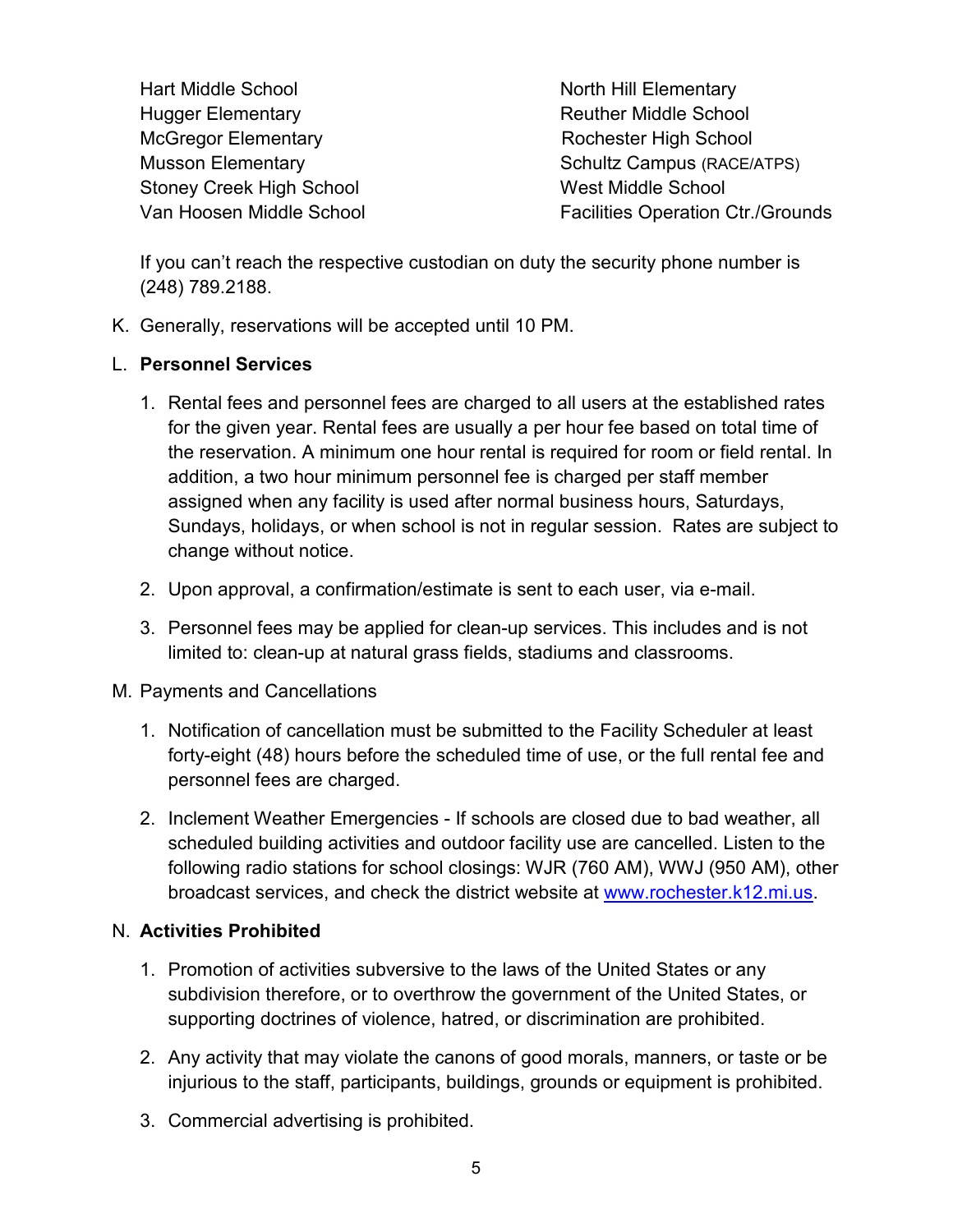- 4. Sub-leasing or shared use is prohibited.
- 5. All users must agree to indemnify and hold harmless the school district and its agents and employees from and against all claims, damages, losses and expenses including attorney fees arising out of or resulting from such organization's use of the school facility.
- 6. Individuals looking to take photos and/or videos on site must be approved by the Director of Community Relations. See additional notes in for Commercial Companies in the Class IV Commercial Film Companies section (page 10).

#### O. Liability Protection

1. In order to protect district resources, potential facility users may be required to provide proof of insurance for the proposed activity. The acceptable amount of insurance shall be \$1,000,000.00 per activity and must be evidenced by a Certificate of Insurance, which identifies the coverage and holds the District, its employees, contracted services, and its agents "harmless" from and against all claims arising from the scope of the use of the facility or property. Said Certificate of Insurance must be submitted to the District prior to the granting of approval for use. These types of uses will include, but not be limited to physical activities, etc.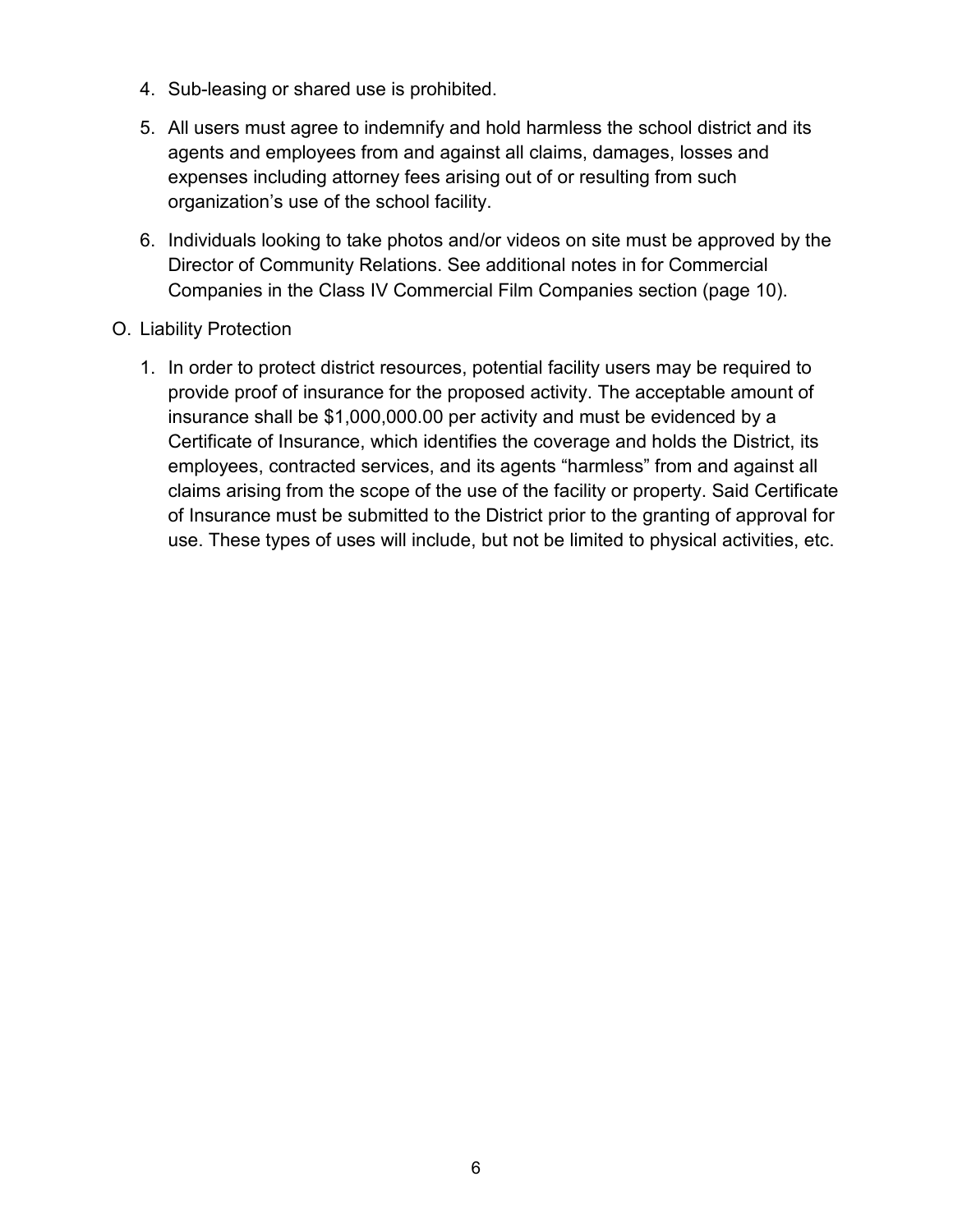## **II. SCHEDULING PROCEDURES**

- A. Except for pools and natural grass fields, all outside customers need to make a request through the Facility Scheduling system, either online at www.rochester.k12.mi.us, or by phone (248) 726-3000, or in person at Rochester Community Schools Administration Center (501 W. University Dr.). This will be done so requests are consistent with the Master Schedule, and the Facility Operations Department is responsible for overseeing the scheduling of facilities.
- B. Prior to scheduling any facility, any individual, including district employees who wish to utilize District facilities for activities that charge a fee, either for participation or for admittance, must check with the District Enrichment Department to make sure the activity is not a competing program. Unless special approval is received from the Director of Facility Operations, programs may not compete with District Enrichment programs.
- C. Parking Lots: Call (248) 726-3000 or online at [www.rochester.k12.mi.us.](https://www.rochester.k12.mi.us/pages/364/facility-reservations)
- D. The priority for scheduling facility use will be as follows:
	- 1. Long term contracts
	- 2. District wide programs
	- 3. School Instructional programs
	- 4. District Athletic Programs
	- 5. Enrichment Programs
	- 6. RARA (Rochester Area Recreational Authority)
	- 7. Requests from the public
- E. Obtaining Use of Outdoor Sites
	- 1. Natural Grass Fields: For "field" requests at any site (including baseball, soccer, football, etc.) customers must contact the Rochester Avon Recreational Authority (RARA) at (947) 886-0007 or [facilityreservations@rararecreation.org.](mailto:facilityreservations@rararecreation.org) RARA will input all requests into the facility scheduling system.
	- 2. Artificial Turf Fields: For artificial turf field requests, contact RARA at (947) 886 0007 or [facilityreservations@rararecreation.org.](mailto:facilityreservations@rararecreation.org) Unless otherwise agreed upon, stadium price includes use of the stadium restrooms and the following equipment: 2NHFS sized goals and team benches. Once a reservation request has been received, the athletic director reviews the request for approval. After approval, a confirmation/estimate of all associated fees will be provided via email.
	- 3. Concession Service Available upon request. If a customer requests to have the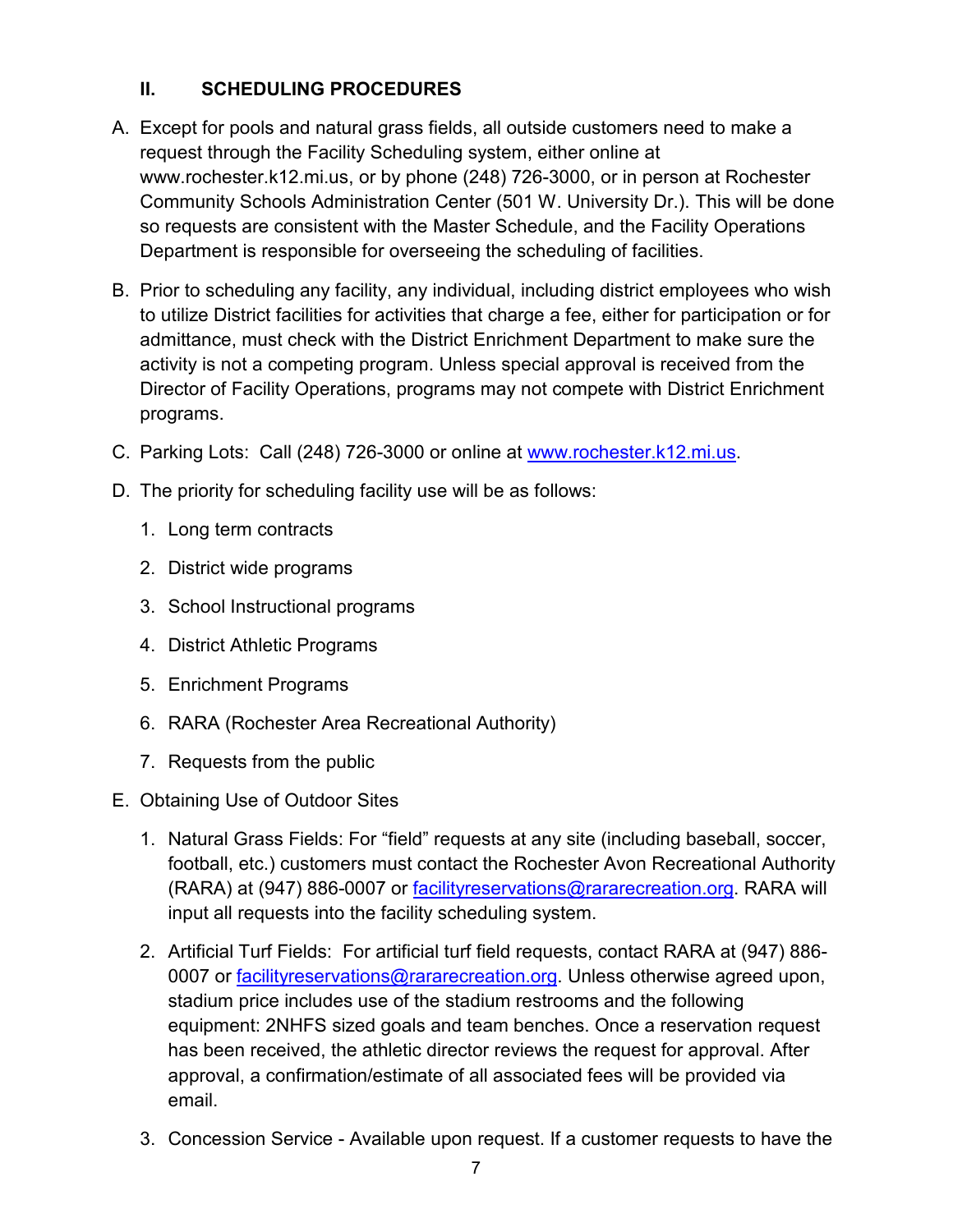concession stand open, Booster Club personnel will be assigned, if available. All proceeds from sales will be given back to said booster club. If the customer chooses not to use concession service they will be allowed to set up a tent/table to sell their own goods. The concession stand is not available for public rental.

- F. Obtaining Indoor Spaces (spaces are limited)
	- 1. Auditoriums, Gyms, Classrooms, Cafeterias, and other ancillary rooms, call (248) 726-3000 or online at [www.rochester.k12.mi.us.](https://www.rochester.k12.mi.us/pages/364/facility-reservations)
	- 2. Pools, call District Enrichment Department at (248) 726-3165.

#### **III. INVOICING AND PAYMENT**

- A. The applicant is responsible for payment of all charges associated with the group's use of facilities/sites. Customers receive a reservation confirmation which includes an estimate of charges. Checks are to be made payable to Rochester Community Schools.
- B. Customers are billed at the conclusion of the event, or quarterly if the reservation is a year-long recurring event. Payment of pool rental and personnel estimates is due one week prior to the event date.
- C. A 10% deposit is required for all reservations exceeding \$500.00. Should the event be canceled, the deposit will be fully refunded only if the cancellation follows the forty-eight (48) hours' notice the District requires for all cancellations.
- D. Any other special payment considerations must be submitted and approved by the Director of Facility Operations.
- E. Non-payment of fees within thirty (30) calendar days after invoice will result in the loss of facility use privileges.
- F. Payments outstanding at the close of the school year are subject to referral to a collection agency.
- G. **Fees** In addition to the hourly rental rates, some areas and events will have personnel costs associated with the facility use. As such, the following will apply:
	- 1. Stadium Personnel Fees An Event Manager must be present during stadium events, unless otherwise agreed upon. The personnel fees are in addition to the stadium rental fee. Additional personnel fees may be assessed for custodians, maintenance personnel, or others, where applicable. All personnel fees are a minimum two (2) hours per staff member. Refer to Schedules B and P for current pricing.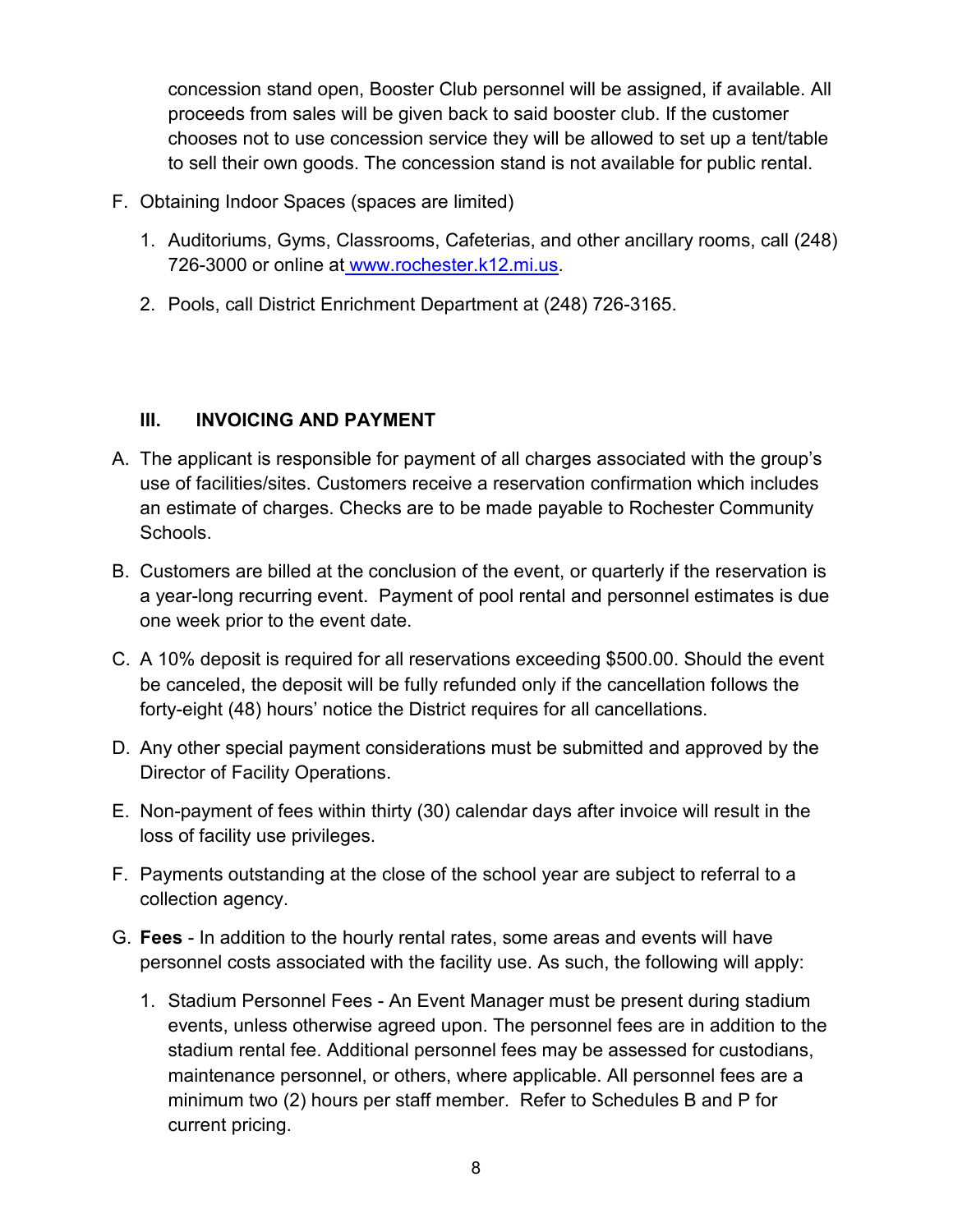- 2. Auditorium Rental Fees Auditorium pricing is for basic use of the space and general room lighting and includes a podium with one microphone (groups such as seminars, group speakers, school assemblies, etc.). Commercial or production activities requiring the use of additional audio, video or lighting systems are assessed additional fees. Once a reservation request has been received, the Auditorium Facilitator reviews the request and provides a confirmation/estimate of all associated fees via email. Refer to Schedule A for current pricing.
- 3. Auditorium Personnel Fees will be assessed for a Theater Manager and/or other assigned theater personnel. Additional personnel fees may be assessed for custodians, maintenance, parking lot maintenance (i.e. snow plowing), or other personnel, where applicable. All personnel fees are a minimum 2 hours per staff member. Refer to Schedules A, D, and P for current pricing.
- 4. Pool/Natatorium Rental Fees Once a reservation confirmation has been preapproved by the Enrichment Supervisor, the Enrichment Supervisor will provide an estimate of all fees including: facility rent, equipment, and personnel (pool supervisor, lifeguard, custodial personnel, etc.). All pool use requires the use of a RCS certified supervisor. All estimates must be paid in full before use. Refer to Schedule A for current pricing.
- 5. Equipment Rental Fees Refer to Schedule C for current pricing.
- 6. Other Personnel Fees Personnel fees (refer to Schedule P for fees) are assessed with a two-hour minimum per staff member assigned based on required use and or day/time of week (including Saturday, Sunday, Holidays, after-hours or when school is not in session) for the following personnel:
	- a. Custodians personnel fees are charged to the user when activity occurs during times when a regular custodian is not normally assigned. Fees are assessed beginning 30 minutes before the scheduled activity, and end at the conclusion of clean up and securing of the building.
	- b. Maintenance and/or Grounds personnel fees are charged to the user when additional services are necessary (i.e. other than normal snow plowing of the parking lot if required, extra field lining, etc.). Also, fees will be assessed for the preparation of all field lining requests. Fees may also apply when the transfer of equipment from one building to another is requested.
	- c. Media & Technology/Equipment Operators personnel fees are assessed when special technology services or equipment is used. Staff is assigned based on availability. Fees will be pre-determined based on Schedule P.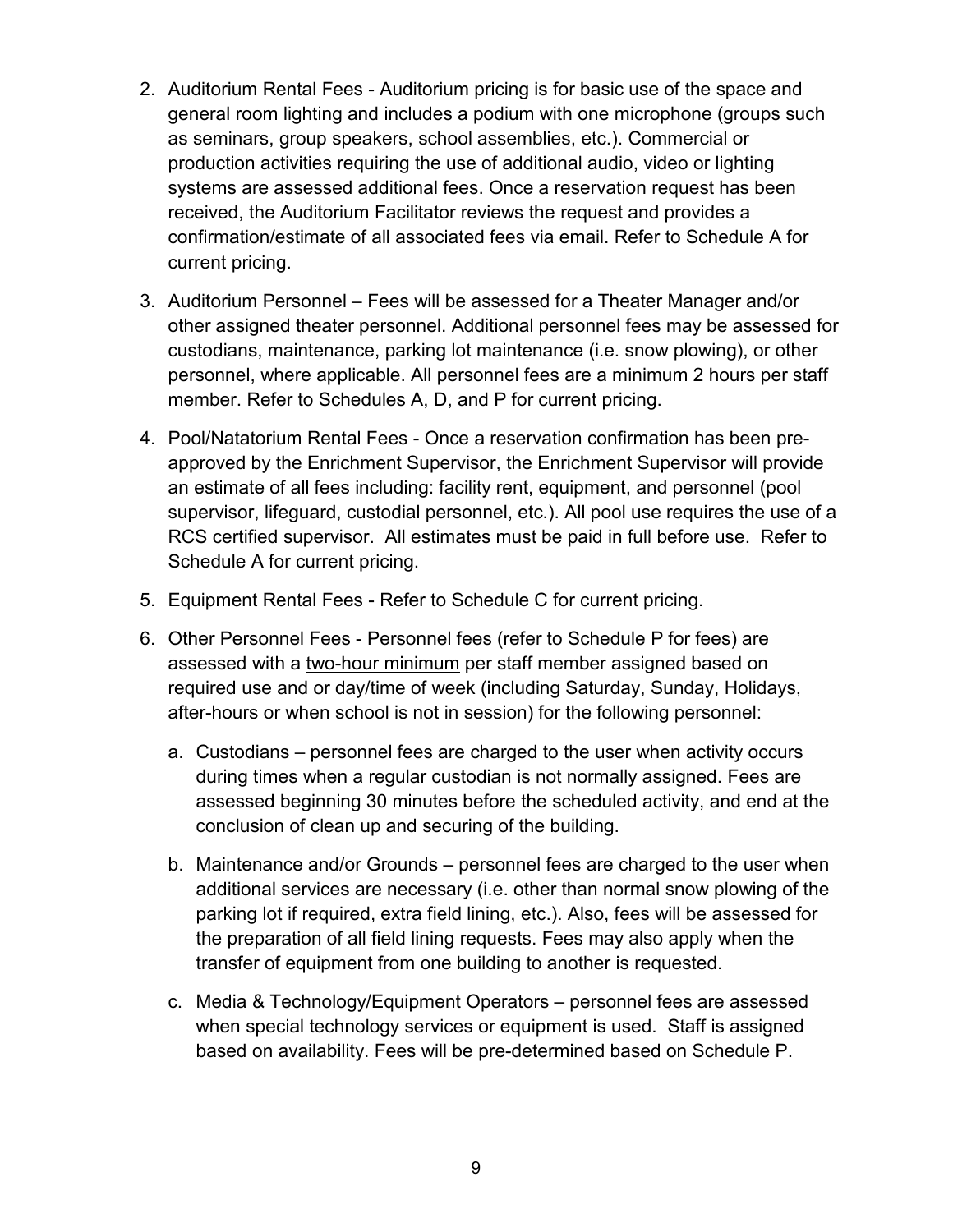## **IV. CLASSIFICATION OF USERS**

### A. **Class I – General Users**

Individuals/groups and organizations who are not discounted or exempt are considered general use and are required to pay all fees listed on Appendix A.

- B. **Class II – Discounted Organizations** (discount pricing does not apply to auditoriums, pools or artificial turf fields)
	- 1. Scouting organizations (regardless of sponsorship) are eligible for a 50% discount rate (applicable to Schedule A only). This discount does not apply to pool, stadium or auditorium rates. All other rental rates are as posted in other schedules and all personnel fees are applicable as stated.
	- 2. Non-profit, Rochester community based organizations & other charitable organizations are eligible for a 20% discount rate (applicable to Schedule A only). This discount does not apply to pool, stadium, or auditorium rates. The organization must qualify as a non-profit organization according to the Internal Revenue Service regulations and must submit a copy of its 501(c) 3 IRS letter with the reservation request.
	- 3. Not for profit Rochester Community School employees who wish to use the school facilities for personal use (excluding organized sporting groups) are eligible for a 50% discount rate (applicable to Schedule A only). Personnel fees for after hours, weekends, or holiday use are applicable. (Note: activities must not compete with any enrichment program).
	- 4. Negotiated Contracts rates will be applied as specified in the lease agreement.
	- 5. Municipal/Government Agencies/Organizations and/or political figures who wish to use school facilities are eligible for a 50% discount rate (applicable to Schedule A only). Personnel fees for after hours, weekends, or holiday use are applicable. The request must include the dates/hours requested/ the equipment needed, a description and purpose of the event and the expected number of attendees. The Assistant Superintendent for Business and/or the Director of Facility Operations may grant waivers to local/state/federal officials when an inkind service is provided or the use is in line with the instructional needs of the District.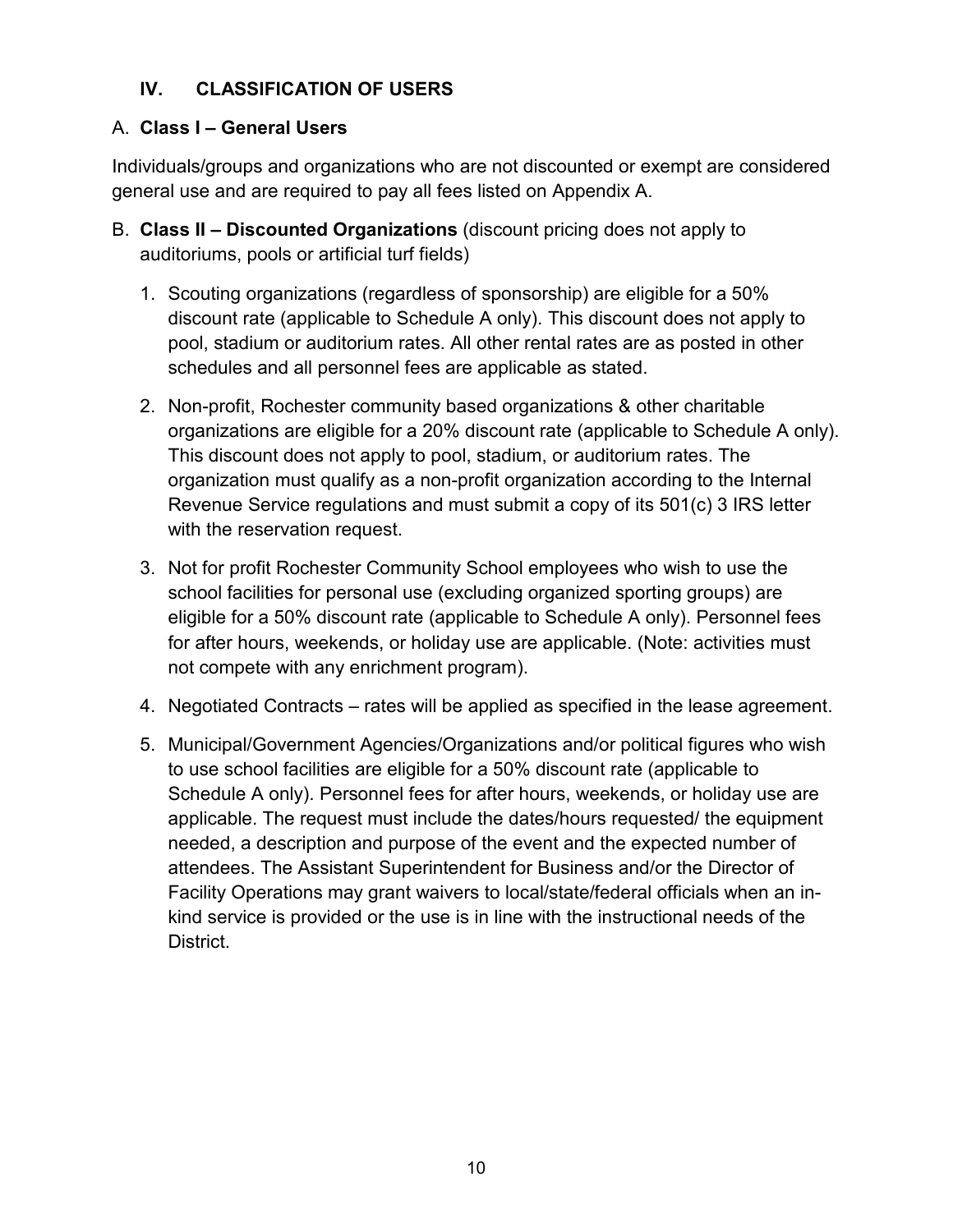### C. **Class III – Payment-Exempt Users**

The following individuals or groups within the Rochester Community School District may use the school facilities for District- related activities with approval, and are exempt from fees for rent and equipment. Users are responsible for personnel fees for after hours, weekends or holiday use. Qualifying groups encompass members of our student body and staff, sponsors, classes, athletics, teachers, clubs, etc., including the following:

| <b>RCS Enrichment</b>             | <b>Children's Programs</b>                               |
|-----------------------------------|----------------------------------------------------------|
| <b>RCS Foundation</b>             | <b>Adult Education</b>                                   |
| <b>RCS Employee Associations*</b> | <b>Parent Teacher Organizations</b>                      |
| <b>Voting Precincts</b>           | <b>School Committees</b>                                 |
| <b>School Booster Clubs</b>       | RCS Staff (for professional Contracted Services          |
| <b>RCS Athletics</b>              | purposes related to the instructional needs of students) |

*\*For bargaining sessions, meeting with employees to discuss work related items and those directly related to RCS contractual issues.*

## D. **Class IV – Commercial Film Companies**

Companies should apply to the Director of Facility Operations. The application should be made by letter and include the dates and hours requested, the facilities and equipment needed and a brief description of the content to be filmed.

Commercial film companies may incur additional costs above and beyond standard facility rental charges for ID cards, security personnel, event management, and miscellaneous supplies. Depending on the scope and degree of use, film/production companies may also be asked to make a contribution to the district through the Rochester Community Schools Foundation.

Negotiated Contract rates will apply as specified in the lease agreement. (Long term lease agreements will be negotiated with the Assistant Superintendent for Business and/or Director of Facility Operations).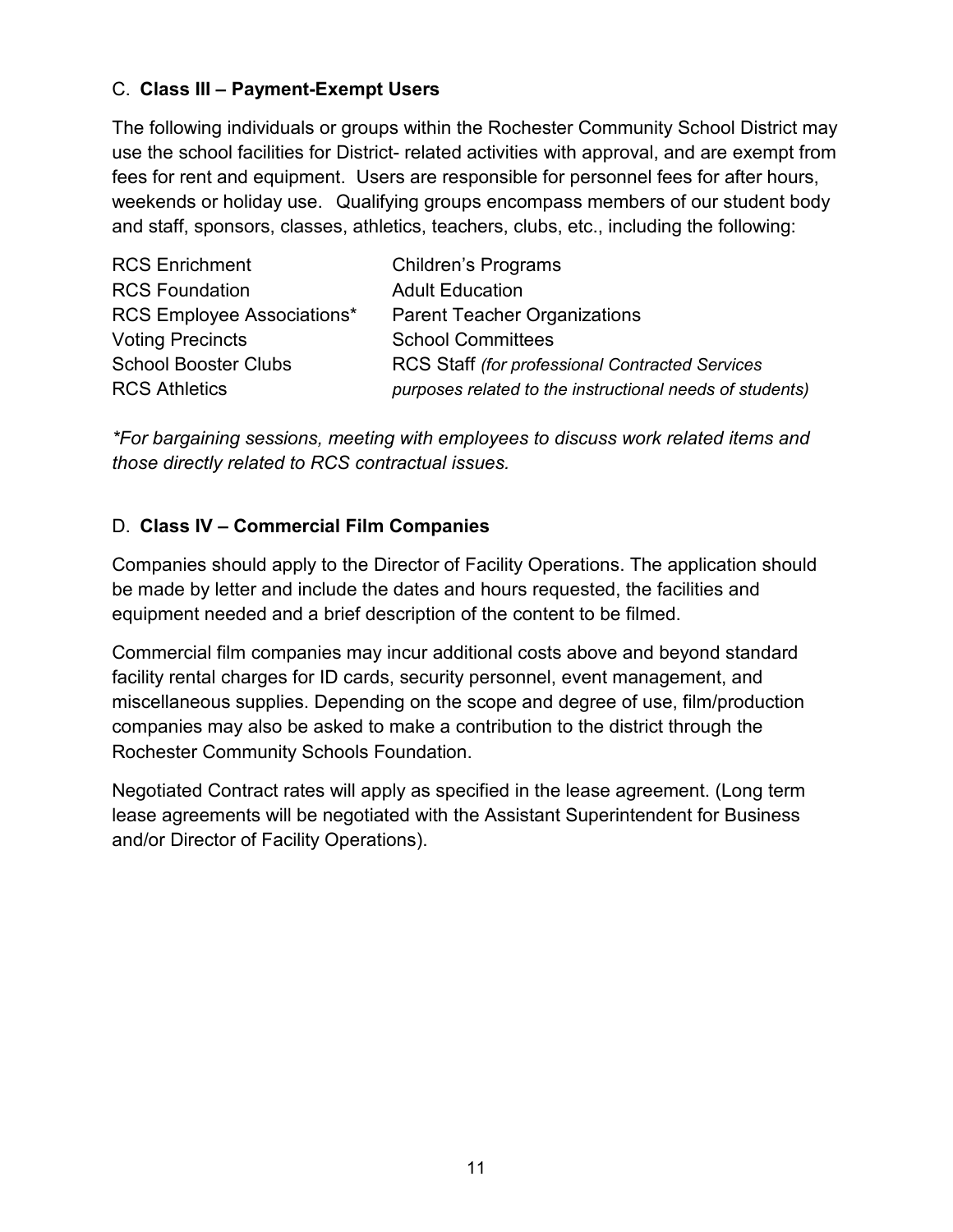

| <b>SCHEDULE A-2020-2021</b>                                                                             |                       |                        |                                |                              |
|---------------------------------------------------------------------------------------------------------|-----------------------|------------------------|--------------------------------|------------------------------|
| <b>INDOOR ROOM FEES</b><br>(ALL Fees are per hour w/ one hour minimum)                                  | <b>OTHER</b><br>BLDG. | ELEM.<br><b>SCHOOL</b> | <b>MIDDLE</b><br><b>SCHOOL</b> | <b>HIGH</b><br><b>SCHOOL</b> |
| Classrooms                                                                                              |                       | \$25.00                | \$25.00                        | \$25.00                      |
| Gym                                                                                                     |                       | \$55.00                | \$75.00                        | \$80.00                      |
| <b>Auxiliary Gym</b>                                                                                    |                       |                        | \$60.00                        | \$70.00                      |
| Cafeteria                                                                                               |                       | \$50.00                | \$65.00                        | $\overline{$}75.00$          |
| <b>Media Center or Art Room</b>                                                                         |                       | \$40.00                | \$50.00                        | \$50.00                      |
| Music, Band or Choir Room (no use of<br>schools' instruments; other restrictions apply)                 |                       | \$40.00                | \$50.00                        | \$50.00                      |
| Kitchen <sup>*</sup>                                                                                    |                       | \$40.00                | \$50.00                        | \$60.00                      |
| Hallway Events (i.e. craft shows, etc.)                                                                 |                       | \$50.00                | \$50.00                        | \$50.00                      |
| <b>Specialty Rooms:</b><br>RHS Mall (*security required), AHS Atrium,<br>Hart Lecture Rm., West LGI Rm. |                       |                        | \$50.00                        | \$50.00                      |
| Auditorium Lobby (non-theater use only)                                                                 |                       |                        |                                | \$50.00                      |
| <b>Rehearsal Room</b>                                                                                   |                       |                        |                                | \$60.00                      |
| Dressing Rooms (2 Included in Aud. Price)                                                               |                       |                        |                                | \$0.00                       |
| <b>Administration Center:</b>                                                                           |                       |                        |                                |                              |
| <b>Harrison Conference Room</b>                                                                         | \$100.00              |                        |                                |                              |
| <b>Parker Conference Room</b>                                                                           | \$50.00               |                        |                                |                              |
| <b>Graham Conference Room</b>                                                                           | \$50.00               |                        |                                |                              |
| <b>Woodward Conference Room</b>                                                                         | \$25.00               |                        |                                |                              |
|                                                                                                         |                       |                        |                                |                              |
| <b>Other Rooms (Discounts NOT Applicable):</b>                                                          |                       |                        |                                |                              |
| Auditorium <sup>*</sup>                                                                                 |                       |                        |                                | \$230.00                     |
| Pool *                                                                                                  |                       |                        |                                | \$150.00                     |
| * Additional Personnel Fees - Schedule P                                                                |                       |                        |                                |                              |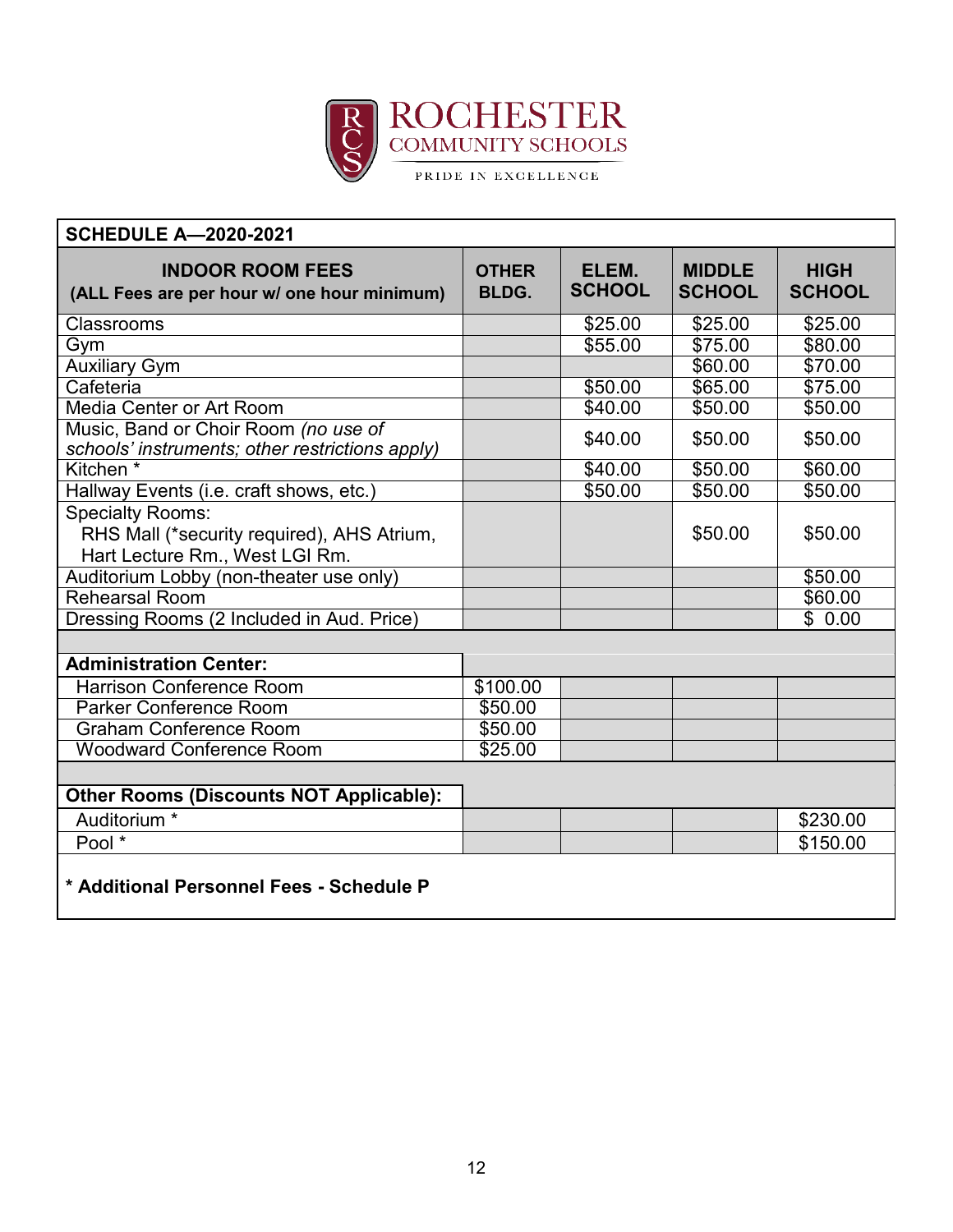

| <b>SCHEDULE B-2020-2021</b>                                                                                                                                                                                       |                              |                        |                                |                              |
|-------------------------------------------------------------------------------------------------------------------------------------------------------------------------------------------------------------------|------------------------------|------------------------|--------------------------------|------------------------------|
| <b>OUTDOOR FACILITIES</b>                                                                                                                                                                                         | <b>OTHER</b><br><b>BLDG.</b> | ELEM.<br><b>SCHOOL</b> | <b>MIDDLE</b><br><b>SCHOOL</b> | <b>HIGH</b><br><b>SCHOOL</b> |
| Athletic Fields-softball, baseball,<br>football/soccer/lacrosse                                                                                                                                                   |                              | \$15/<br>hour          | \$30/<br>hour                  | \$50 / hour                  |
| Track & field (non-stadium; @ Hart, Reuther and<br>SCHS)                                                                                                                                                          |                              |                        | \$30/<br>hour                  | \$50 / hour                  |
| Tennis Court (8 courts per school)                                                                                                                                                                                |                              |                        |                                | \$10/hour<br>per court       |
| Parking Lot                                                                                                                                                                                                       | \$100/<br>event              | \$50/<br>event         | \$75/<br>event                 | \$100/<br>event              |
|                                                                                                                                                                                                                   |                              |                        |                                |                              |
| Athletic STADIUM * (Discounts NOT Applicable)<br>Includes: Outdoor Restrooms & Stadium Equipment (2 NHFS sized goals, 4 corner<br>flags, end zone pylons, down box, chains, lacrosse goals, benches, table/chair) |                              |                        | \$150/<br>hour                 |                              |
| <b>Stadium - Additional Options:</b>                                                                                                                                                                              |                              |                        |                                |                              |
| Lights $(0 - 2$ hours)                                                                                                                                                                                            |                              |                        |                                | \$50/<br>event               |
| Lights $(2 - 4$ hours)                                                                                                                                                                                            |                              |                        |                                | \$100/<br>event              |
| Press Box / Scoreboard<br>(Additional Fee for Operator)<br>\$100 security deposit required                                                                                                                        |                              |                        |                                | \$75/<br>event               |
| * Additional Personnel Fees - Schedule P                                                                                                                                                                          |                              |                        |                                |                              |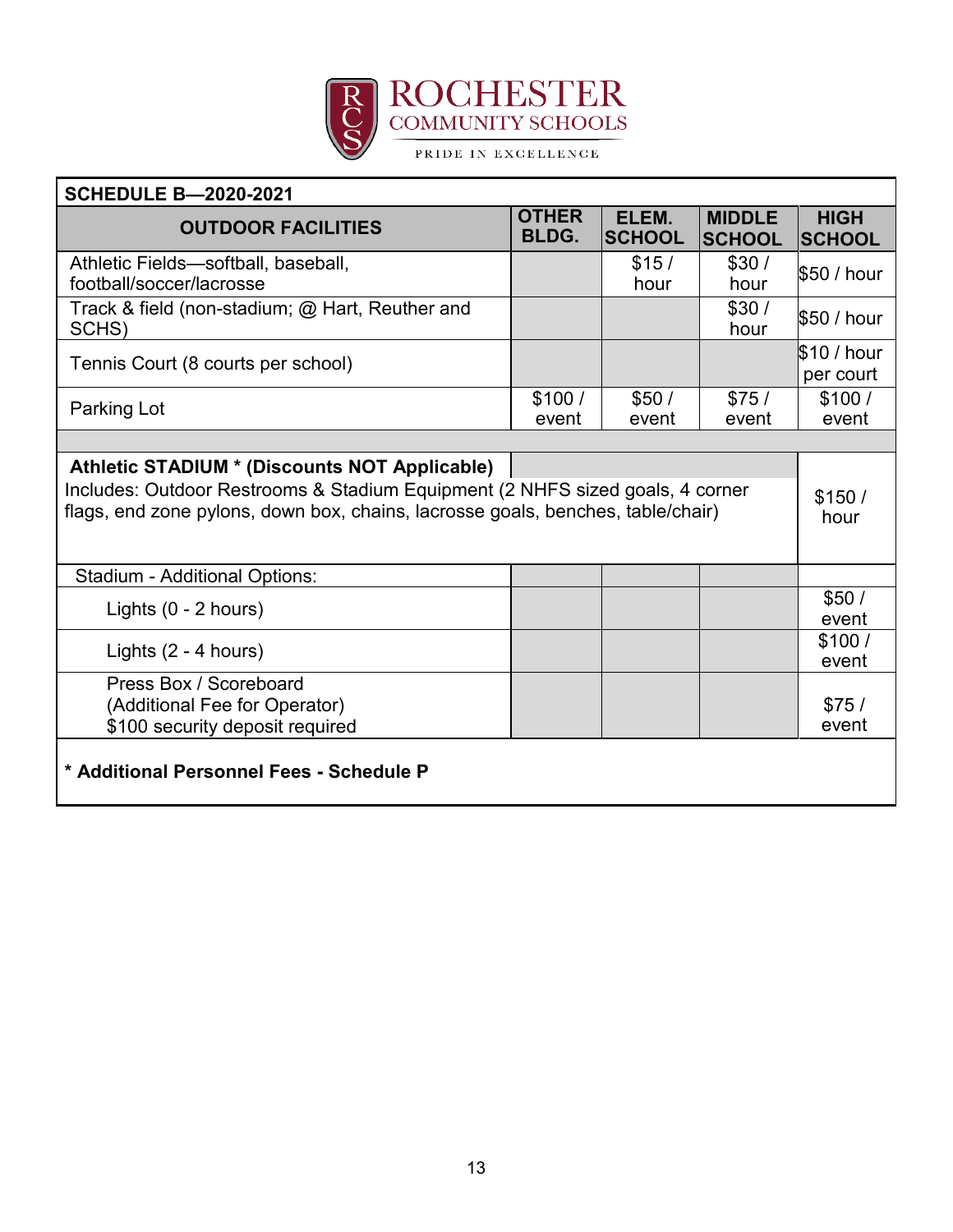

| <b>SCHEDULE C-2020-2021</b>               |                       |
|-------------------------------------------|-----------------------|
| <b>RENT-EQUIPMENT</b>                     | <b>Per Item</b>       |
|                                           |                       |
| Chairs (per 100)                          | \$20.00               |
| Tables - each                             | \$5.00                |
| Podium                                    | \$5.00                |
|                                           |                       |
|                                           |                       |
| Pool Timing Control (w/P.A.)              | \$50.00               |
|                                           |                       |
| Portable Toilet (per month/per structure) | \$100.00              |
|                                           |                       |
|                                           |                       |
| Scoreboard (gym                           | \$25.00               |
| Volleyball (nets/poles)                   | \$10.00 per event     |
|                                           |                       |
|                                           |                       |
| <b>Equipment Transfer Fee</b>             | <b>Requires Quote</b> |
| Man Lift - special request                | <b>Requires Quote</b> |
| * Additional Personnel Fees - Schedule P  |                       |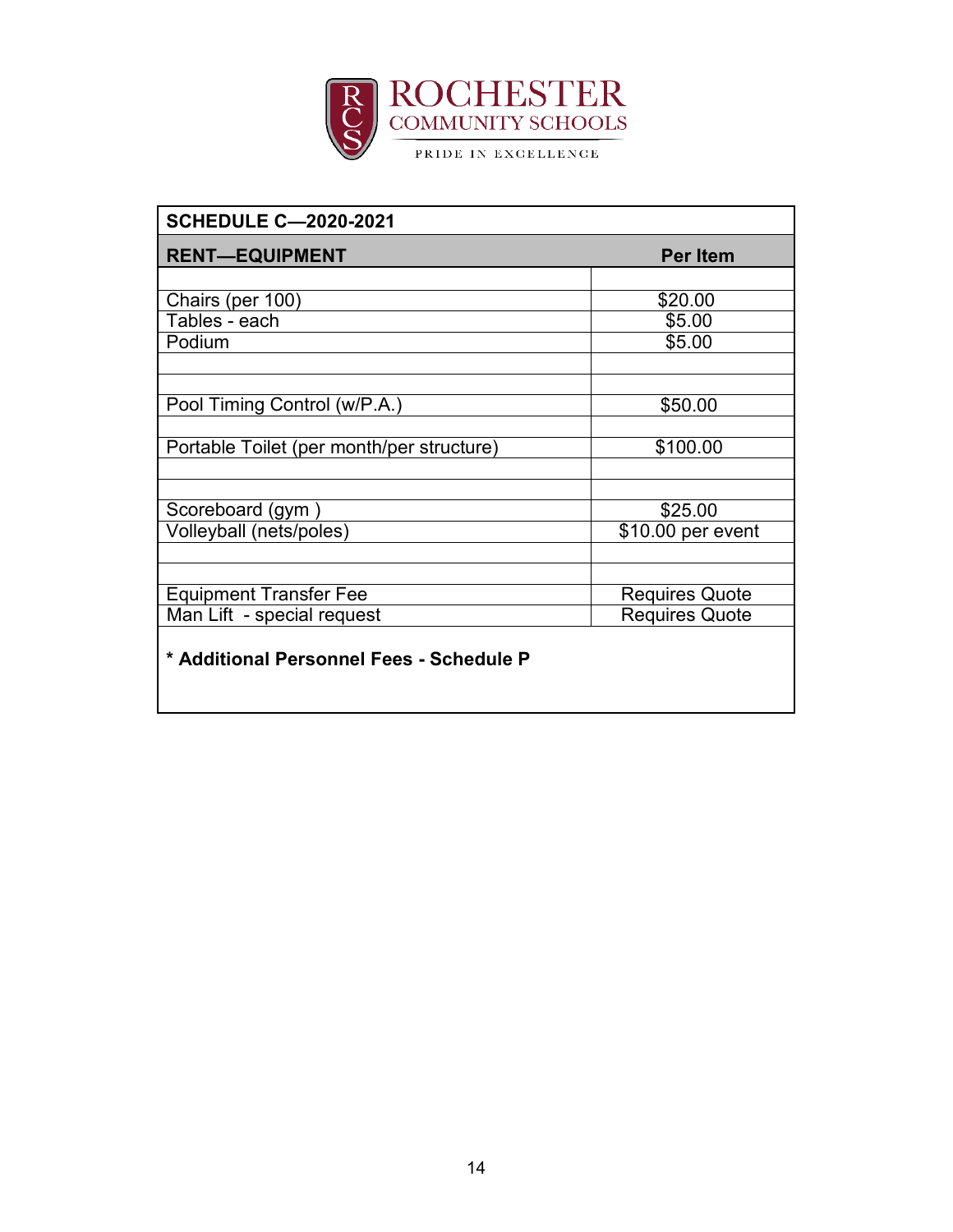

| <b>SCHEDULE D-2020-2021</b>                                                                                                         |                                                |
|-------------------------------------------------------------------------------------------------------------------------------------|------------------------------------------------|
| <b>RENT-AUDITORIUM EQUIPMENT</b>                                                                                                    | <b>Per Item</b>                                |
|                                                                                                                                     |                                                |
| <b>Risers</b>                                                                                                                       | \$10.00                                        |
| Piano-Upright/Spinet                                                                                                                | $\overline{$}10.00$                            |
| Piano-Baby Grand                                                                                                                    | $\overline{$}25.00$                            |
| <b>Confetti Cannon</b>                                                                                                              | \$50.00                                        |
| <b>Piano Tuning service</b>                                                                                                         | \$130.00                                       |
| Orchestra Shell (personnel)                                                                                                         | \$360.00                                       |
|                                                                                                                                     |                                                |
| <b>Video Production</b>                                                                                                             | <b>Requires Quote</b>                          |
| <b>Power Point Production</b>                                                                                                       | <b>Requires Quote</b>                          |
| <b>Additional Lighting</b>                                                                                                          | <b>Requires Quote</b>                          |
|                                                                                                                                     |                                                |
| <b>AUDIO Package:</b><br>Sound System with<br>Cassette / DVD Playback & Microphones (6 max)                                         | \$50.00 (0-5 hrs.)<br>$$100.00(5.1)$ hrs & up) |
|                                                                                                                                     |                                                |
| <b>VIDEO Package:</b><br>Projector<br>Screen<br><b>VCR/DVD Playback</b><br><b>Audio Playback</b><br><b>Power Point Presentation</b> | \$50.00 (0-5 hrs.)<br>\$100.00 (5.1 hrs & up)  |
|                                                                                                                                     |                                                |
| <b>LIGHTING Package:</b><br>Stage Lights with Rep Plot Lighting Control                                                             | \$50.00 (0-5 hrs.)<br>\$100.00 (5.1 hrs & up)  |
| * Additional Personnel Fees - Schedule P                                                                                            |                                                |